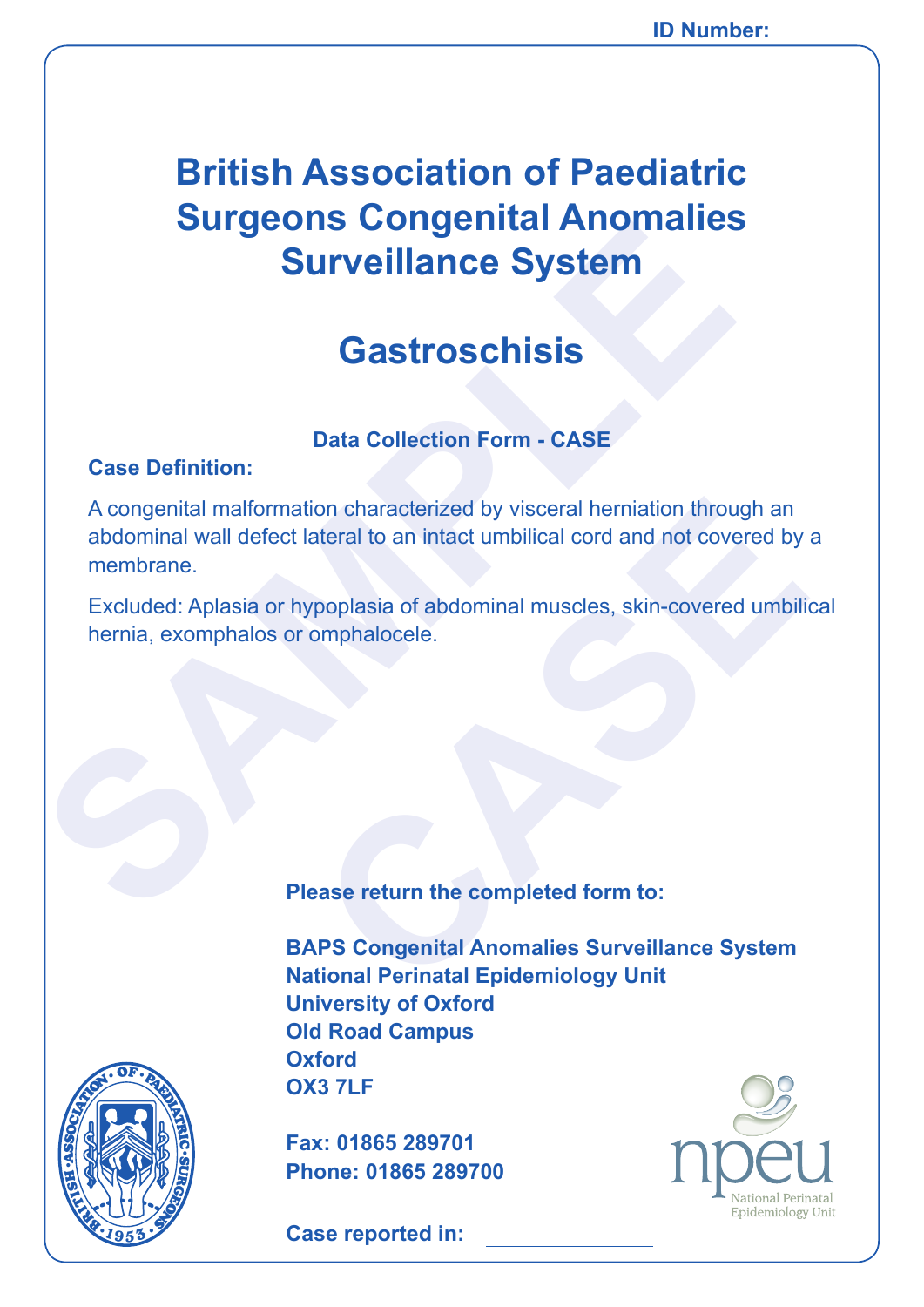# **Instructions**

- 1. Please do not enter any personally identifiable information (e.g. name, address or hospital number) on this form.
- 2. Please record the ID number from the front of this form against the infant's name on the Clinician's Section of the blue card retained in the BAPS folder.
- 3. Fill in the form using the information available in the infant's case notes.
- 2. Please record the ID number from the front of this form against the infant's nam<br>
Clinician's Section of the blue card retained in the BAPS folder.<br>
3. Fill in the form using the information available in the infant's ca 4. Tick the boxes as appropriate. If you require any additional space to answer a question please use the space provided in section 5.
	- 5. Please complete all dates in the format DD/MM/YY, and all times using the 24hr clock e.g. 18:37
	- 6. If codes or examples are required, some lists (not exhaustive) are included on the back page of the form.
	- 7. If you do not know the answers to some questions, please indicate this in section 5.
	- quired, some lists (not exhaustive) are included on the back press to some questions, please indicate this in section 5.<br>
	The swith completing the form please contact the Study Adminity<br>
	5 to describe the problem. 8. If you encounter any problems with completing the form please contact the Study Administrator or use the space in section 5 to describe the problem.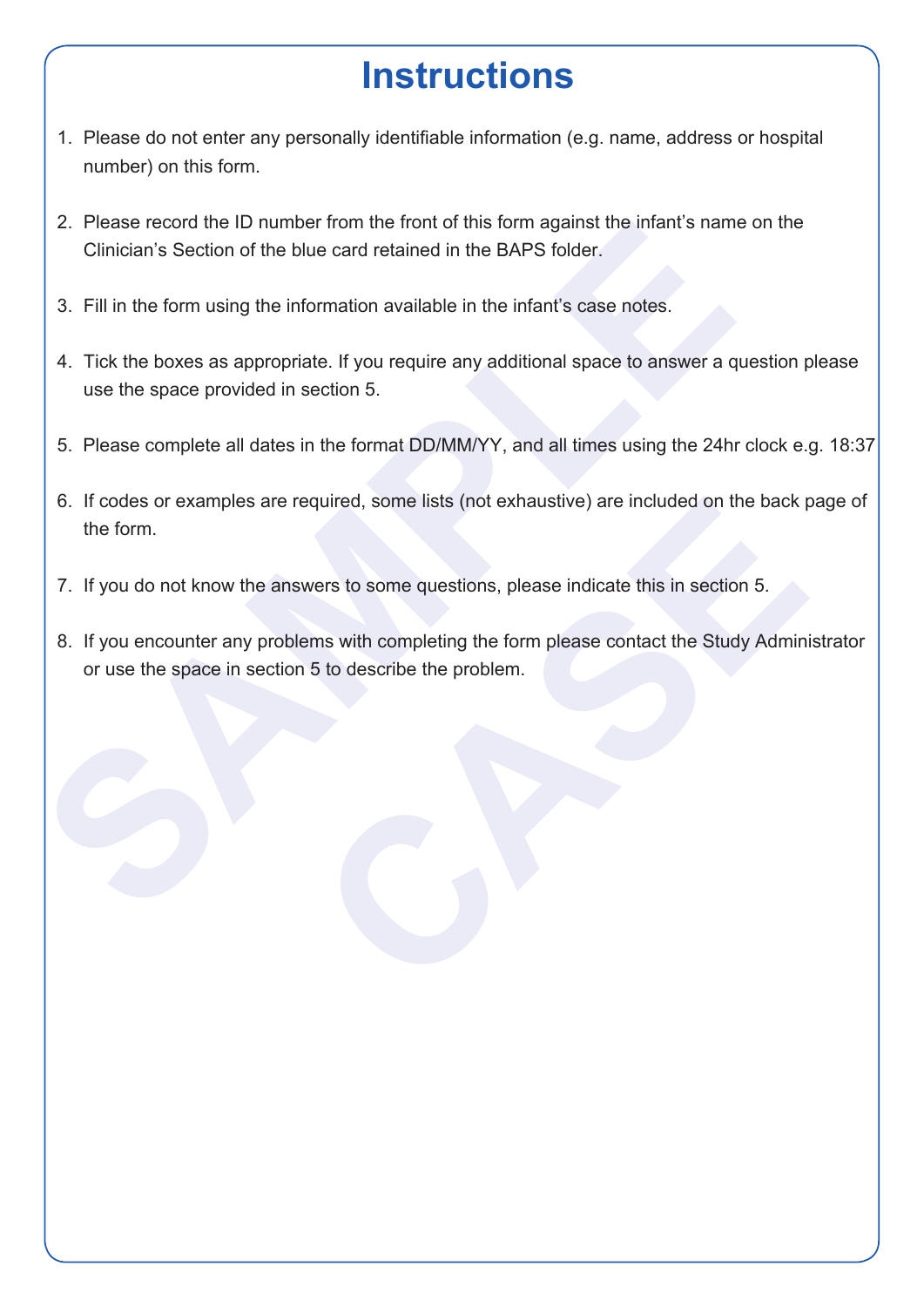|                  | Section 1: Infant's details                                                  |                                         |
|------------------|------------------------------------------------------------------------------|-----------------------------------------|
| 1.1              | Ethnic group <sup>1*</sup>                                                   |                                         |
| 1.2 <sub>1</sub> | Gender                                                                       | Male<br>Female                          |
| 1.3              | Gestational age at birth (completed weeks)                                   |                                         |
| 1.4              | <b>Mode of delivery</b>                                                      |                                         |
|                  |                                                                              | spontaneous vaginal                     |
|                  |                                                                              | ventouse                                |
|                  |                                                                              | lift-out forceps                        |
|                  |                                                                              | rotational forceps                      |
|                  |                                                                              | breech                                  |
|                  |                                                                              | pre-labour caesarean section            |
|                  |                                                                              | caesarean section after onset of labour |
| 1.5              | Birthweight (g)                                                              |                                         |
| 1.6              | <b>Head Circumference (cm)</b>                                               |                                         |
| 1.7              | 5 min Apgar                                                                  |                                         |
| 1.8              | Was gastroschisis diagnosed antenatally?                                     | <b>No</b><br>Yes                        |
| 1.9              | Did the postnatal diagnosis agree with the antenatal diagnosis?              | Yes<br>No                               |
|                  | 1.10 Were there any associated anomalies (either structural or chromosomal)? | No<br>Yes                               |
|                  | If Yes, please specify                                                       |                                         |
|                  | 1.11 Was the infant transferred from a different hospital after delivery?    | Yes.<br><b>No</b>                       |
|                  | If Yes, please specify hospital where infant was born                        |                                         |
|                  | 1.12 Mother's year of birth                                                  |                                         |
|                  | 1.13 Father's occupation (if known)                                          |                                         |
|                  | 1.14 Sibling with gastroschisis                                              | No<br>Yes                               |
|                  |                                                                              |                                         |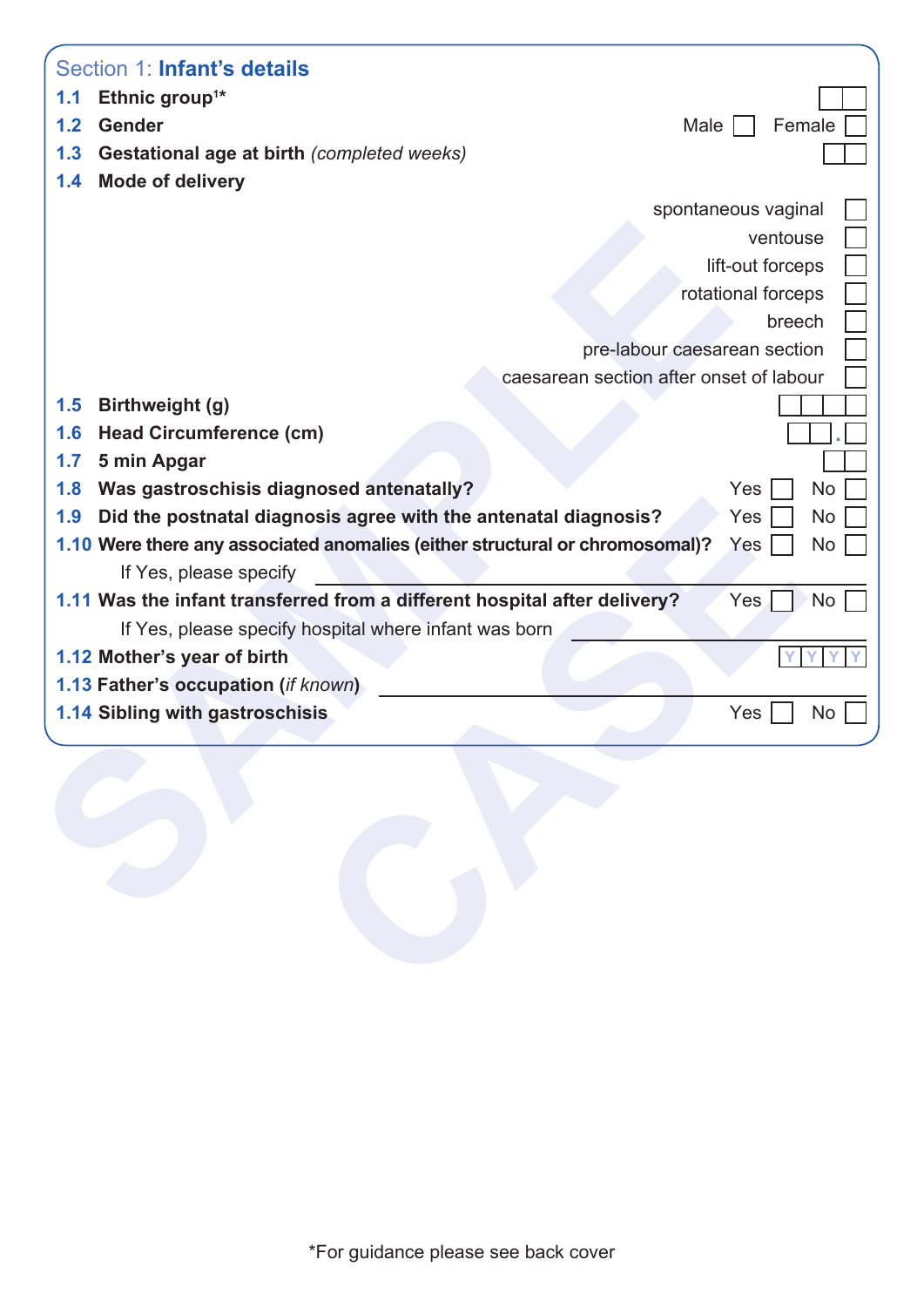|     | Section 2: Macroscopic appearance of bowel at delivery                              |                    |                   |  |
|-----|-------------------------------------------------------------------------------------|--------------------|-------------------|--|
| 2.1 | Was the gastroschisis closed or vanished at birth?                                  |                    | Yes<br>No         |  |
|     | If Yes, go to section 3                                                             |                    |                   |  |
|     | If No, please continue                                                              |                    |                   |  |
| 2.2 | Was the defect measured?                                                            |                    | <b>Yes</b><br>No  |  |
|     | If Yes, size of defect (cm)                                                         |                    |                   |  |
| 2.3 | <b>Position</b>                                                                     | Right of umbilicus | Left of Umbilicus |  |
| 2.4 | Eviscerated organs (please tick all that apply)                                     |                    |                   |  |
|     |                                                                                     |                    | stomach           |  |
|     |                                                                                     |                    | small bowel       |  |
|     |                                                                                     |                    | large bowel       |  |
|     |                                                                                     |                    | spleen            |  |
|     |                                                                                     |                    | bladder           |  |
|     |                                                                                     |                    | liver             |  |
|     |                                                                                     |                    | gonads            |  |
|     |                                                                                     |                    | gall bladder      |  |
| 2.5 | Please circle the boxes from each of the five categories (CATAP) that best describe |                    |                   |  |

|                    |                                                 |                          | Right of umbilicus $\Box$ | Left of Umbilicus                 |  |  |
|--------------------|-------------------------------------------------|--------------------------|---------------------------|-----------------------------------|--|--|
| 2.4                | Eviscerated organs (please tick all that apply) |                          |                           |                                   |  |  |
|                    |                                                 |                          |                           | stomach                           |  |  |
|                    |                                                 |                          |                           | small bowel                       |  |  |
|                    |                                                 |                          |                           | large bowel                       |  |  |
| spleen             |                                                 |                          |                           |                                   |  |  |
|                    |                                                 |                          |                           | bladder                           |  |  |
|                    |                                                 |                          |                           | liver                             |  |  |
|                    |                                                 |                          |                           | gonads                            |  |  |
|                    |                                                 |                          |                           | gall bladder                      |  |  |
| <b>CHARACTER</b>   |                                                 | <b>BOWEL DESCRIPTION</b> |                           |                                   |  |  |
|                    |                                                 |                          |                           |                                   |  |  |
|                    |                                                 |                          |                           |                                   |  |  |
| <b>Colour</b>      | Pink/Healthy                                    | Meconium stained/        | Dusky/                    |                                   |  |  |
|                    | (normal)                                        | Healthy                  | Ischaemic                 |                                   |  |  |
| <b>Adhesions</b>   | <b>Bowel Loops</b>                              | ≤50% of Bowel            | >50% of                   | Undefined                         |  |  |
|                    | Separate with No                                | Loops Adherent           | <b>Bowel Loops</b>        | Adherent                          |  |  |
|                    | <b>Adhesions</b>                                |                          | Adherent                  | <b>Mass</b>                       |  |  |
| <b>Thickening</b>  | None (normal)                                   | <b>Minimal</b>           | Moderate                  | <b>Black/Necrotic</b><br>Severe   |  |  |
|                    |                                                 | Thickening               | Thickening                | Thickening                        |  |  |
| <b>Atresia</b>     | <b>Not Visible</b>                              | Single                   | Multiple <sup>t</sup>     |                                   |  |  |
|                    |                                                 |                          |                           | AND / OR                          |  |  |
|                    |                                                 |                          |                           | <b>Small Bowel</b><br>Large Bowel |  |  |
| <b>Perforation</b> | <b>Not Visible</b>                              | Single                   | Multiple <sup>t</sup>     |                                   |  |  |
|                    |                                                 |                          |                           | <b>Small Bowel</b><br>AND / OR    |  |  |

| <sup>t</sup> If multiple atresias, how many sections were atretic?            |                              |
|-------------------------------------------------------------------------------|------------------------------|
| <sup>t</sup> If multiple perforations, how many sections were perforated?     |                              |
| 2.6 Was the bowel length measured?<br>If Yes, what was the total length? (cm) | $Yes \mid \mid No \mid \mid$ |
|                                                                               |                              |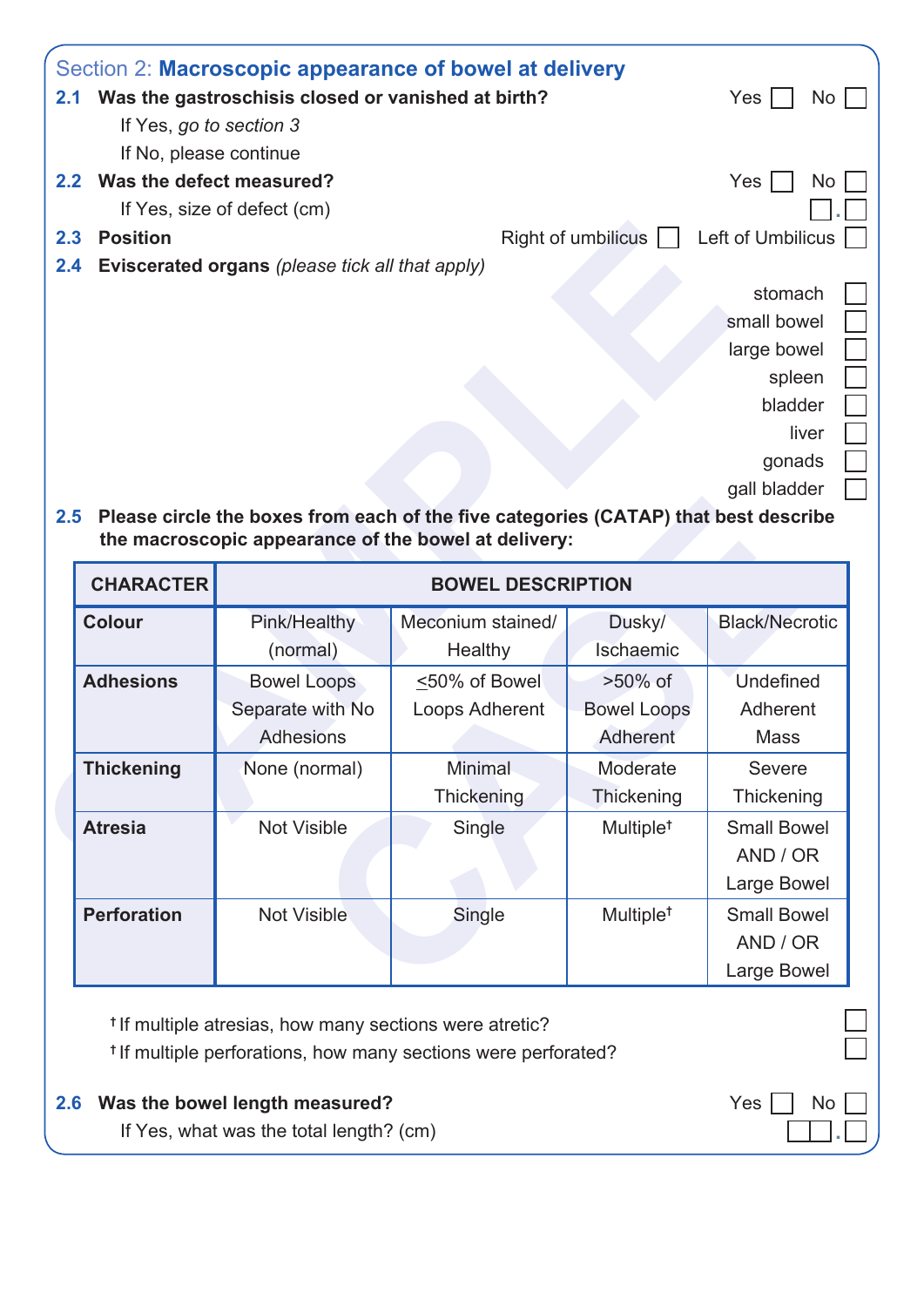|                         | 3.1 Was reduction and closure attempted?                                                                |           | If Yes, please continue. If No, go to section 4   |                                                                              | No                                                                                              |  |  |  |  |
|-------------------------|---------------------------------------------------------------------------------------------------------|-----------|---------------------------------------------------|------------------------------------------------------------------------------|-------------------------------------------------------------------------------------------------|--|--|--|--|
| 3.2 <sub>2</sub>        | Date and time of first procedure                                                                        |           |                                                   |                                                                              | DD/MM<br>- Im                                                                                   |  |  |  |  |
| 3.3                     | Where was the first procedure performed?                                                                |           |                                                   |                                                                              | Delivery suite   Elsewhere in hospital of birth     Other hospital                              |  |  |  |  |
| 3.4                     |                                                                                                         |           |                                                   | Please specify the surgical sequence at first closure (tick all that apply): |                                                                                                 |  |  |  |  |
|                         | <b>Procedure</b>                                                                                        | Attempted | <b>Successful</b>                                 | <b>Unsuccessful</b>                                                          | Please indicate the order<br>in which procedures were<br>attempted (1,2,3 etc)                  |  |  |  |  |
|                         | <b>Operative</b><br>fascial closure                                                                     |           |                                                   |                                                                              |                                                                                                 |  |  |  |  |
|                         | <b>Ward reduction</b><br>(Bianchi)                                                                      |           |                                                   |                                                                              |                                                                                                 |  |  |  |  |
|                         | Custom Silot                                                                                            |           |                                                   |                                                                              |                                                                                                 |  |  |  |  |
|                         | <b>Preformed silo</b>                                                                                   |           |                                                   |                                                                              |                                                                                                 |  |  |  |  |
|                         | Patch <sup>#</sup>                                                                                      |           |                                                   |                                                                              |                                                                                                 |  |  |  |  |
|                         | <b>Other primary</b><br>reduction and<br>closure                                                        |           |                                                   |                                                                              |                                                                                                 |  |  |  |  |
|                         | <b>Other staged</b><br>closure                                                                          |           |                                                   |                                                                              |                                                                                                 |  |  |  |  |
|                         | <sup>†</sup> Custom silo = silo constructed by surgeon<br># If Patch used, please specify material used |           | If custom silo used, please specify material used | If Other primary or staged closure, please specify technique                 |                                                                                                 |  |  |  |  |
|                         | 3.5 Was a second closure procedure performed?                                                           |           | If Yes, please continue. If No, go to section 4   |                                                                              | $Yes \mid$<br>No                                                                                |  |  |  |  |
| 3.6 <sub>2</sub><br>3.7 | Date of second procedure                                                                                |           |                                                   |                                                                              | <b>MIM</b><br>Please specify the surgical sequence of the second closure (tick all that apply): |  |  |  |  |
|                         | <b>Procedure</b>                                                                                        |           |                                                   | Attempted   Successful   Unsuccessful                                        | Please indicate the order<br>in which procedures were<br>attempted (1,2,3 etc)                  |  |  |  |  |
|                         | <b>Operative</b><br>fascial closure                                                                     |           |                                                   |                                                                              |                                                                                                 |  |  |  |  |
|                         | Patch <sup>#</sup>                                                                                      |           |                                                   |                                                                              |                                                                                                 |  |  |  |  |
|                         |                                                                                                         |           |                                                   |                                                                              |                                                                                                 |  |  |  |  |
|                         | <b>Other closure</b>                                                                                    |           |                                                   | If Other closure, please specify technique                                   |                                                                                                 |  |  |  |  |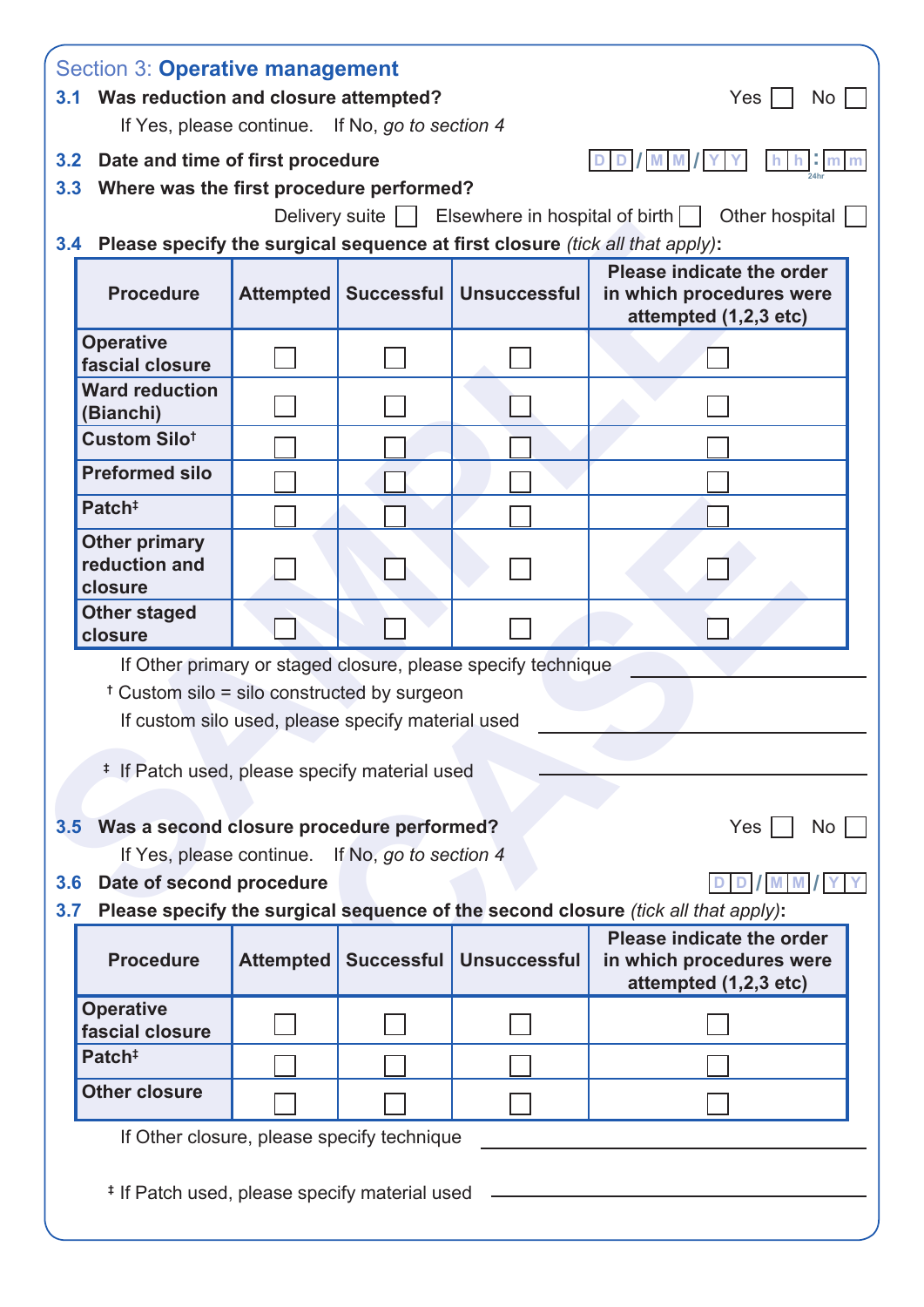|     | <b>Section 4: Outcomes</b>                                              |                  |
|-----|-------------------------------------------------------------------------|------------------|
| 4.1 | Was the infant ventilated?                                              | Yes<br>No        |
|     | If Yes, please state duration of ventilation (days)                     |                  |
|     | Or Tick if infant is still ventilated                                   |                  |
| 4.2 | Was the infant fed parenterally?                                        | Yes<br>No        |
|     | If Yes, please state duration of parenteral nutrition (days)            |                  |
|     | Or Tick if infant is still receiving TPN                                |                  |
| 4.3 | Is the infant now fully orally fed?                                     | <b>Yes</b><br>No |
|     | If Yes, please state days to full oral feeding                          |                  |
| 4.4 | Has the infant been discharged home?                                    | No<br>Yes        |
|     | If Yes, please state days to discharge                                  |                  |
| 4.5 | Has the infant been transferred to another hospital?                    | No<br>Yes        |
|     | If Yes, please give name of hospital                                    |                  |
|     | name of responsible consultant                                          |                  |
|     | and date of transfer                                                    |                  |
| 4.6 | Did the infant have any of the following complications?                 |                  |
|     | Intestinal necrosis/perforation<br><b>No</b><br>Yes                     |                  |
|     | Wound dehiscence<br>Yes<br><b>No</b>                                    |                  |
|     | <b>NEC</b><br><b>No</b><br>Yes                                          |                  |
|     | Missed atresia<br>Yes<br><b>No</b>                                      |                  |
|     | Yes<br><b>No</b><br>Reoperation                                         |                  |
|     | If Yes, please specify                                                  |                  |
|     |                                                                         |                  |
|     | Other major complications <sup>2*</sup><br><b>No</b><br>Yes             |                  |
|     | If Yes, please specify                                                  |                  |
|     |                                                                         |                  |
| 4.7 | Did this infant die?                                                    | Yes<br>No        |
|     | If Yes, please specify date of death                                    |                  |
|     | What was the primary cause of death as stated on the death certificate? |                  |
|     | (please state if not known)                                             |                  |
|     |                                                                         |                  |
|     |                                                                         |                  |
|     |                                                                         |                  |
|     |                                                                         |                  |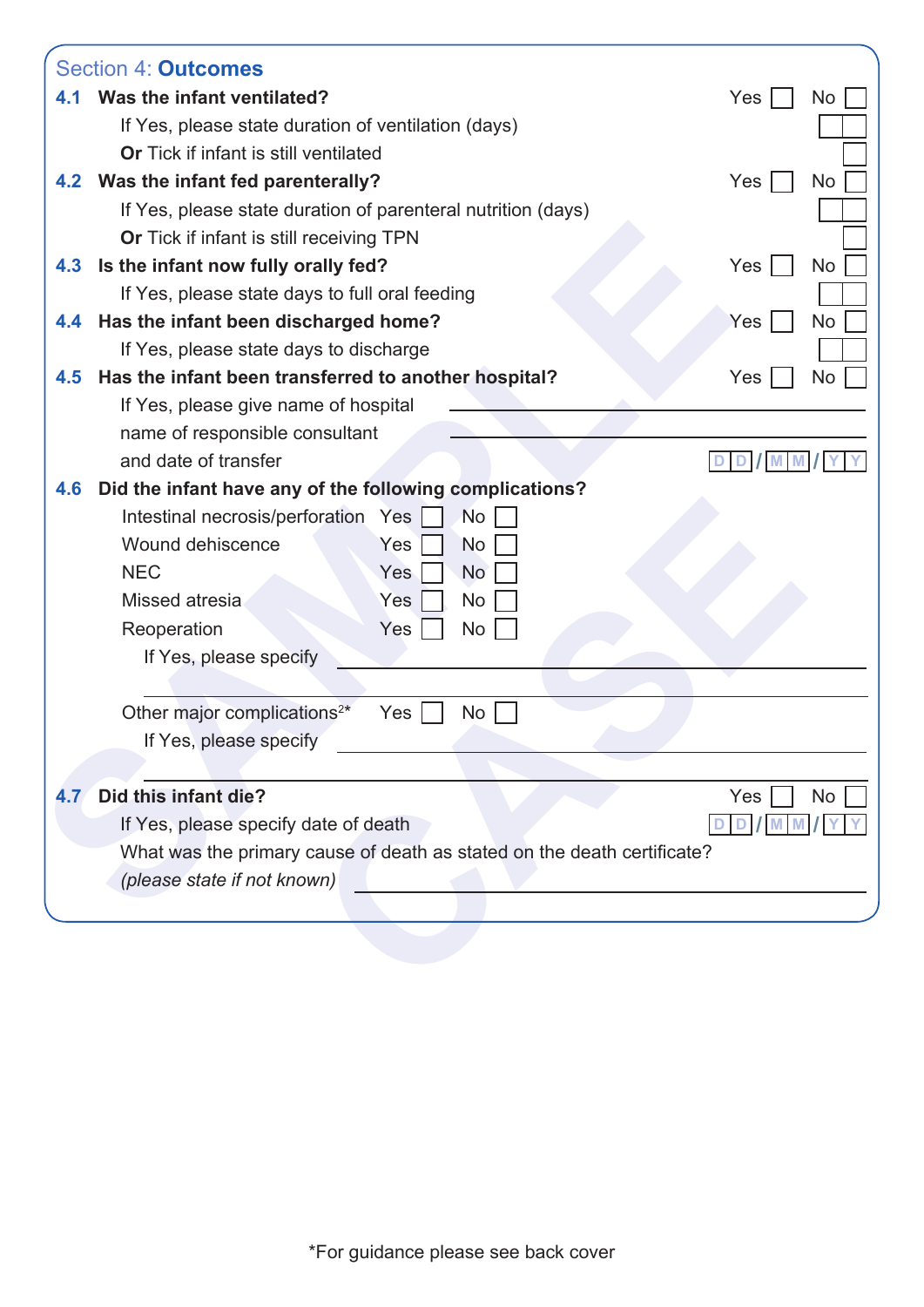| Please use this space to enter any other information you feel may be important |  |       |
|--------------------------------------------------------------------------------|--|-------|
|                                                                                |  |       |
|                                                                                |  |       |
|                                                                                |  |       |
|                                                                                |  |       |
|                                                                                |  |       |
|                                                                                |  |       |
|                                                                                |  |       |
|                                                                                |  |       |
|                                                                                |  |       |
|                                                                                |  |       |
|                                                                                |  |       |
|                                                                                |  |       |
|                                                                                |  |       |
|                                                                                |  |       |
|                                                                                |  |       |
|                                                                                |  |       |
|                                                                                |  |       |
|                                                                                |  |       |
|                                                                                |  |       |
|                                                                                |  |       |
|                                                                                |  |       |
|                                                                                |  |       |
|                                                                                |  |       |
|                                                                                |  |       |
|                                                                                |  |       |
| Section 6:                                                                     |  |       |
| Name of person completing the form                                             |  |       |
| <b>Designation</b>                                                             |  |       |
| Today's date                                                                   |  | DD/MM |